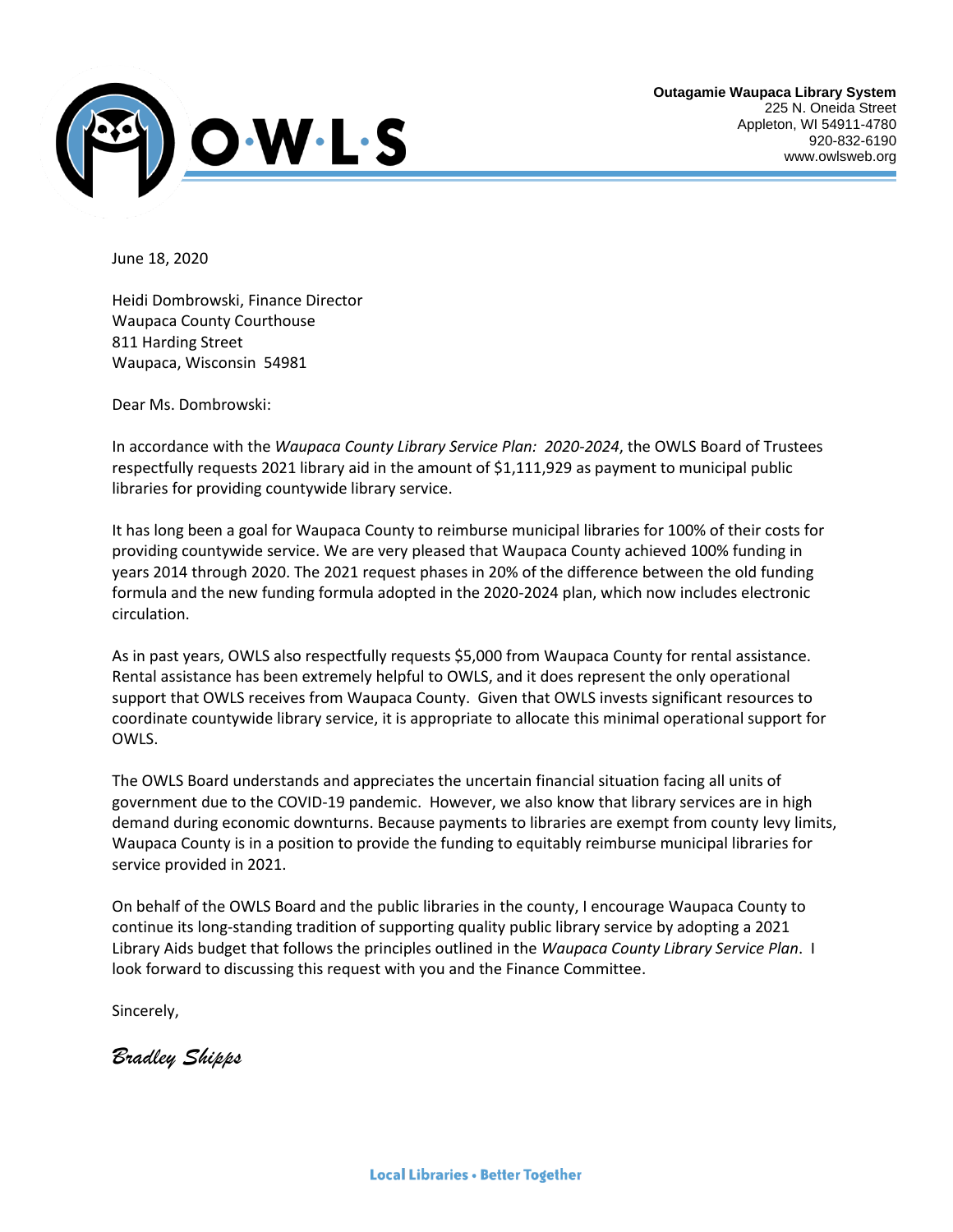**SUMMARY OF 2021 WAUPACA COUNTY LIBRARY AIDS BUDGET REQUEST**

Submitted by Outagamie Waupaca Library System June 18, 2020

# **PROGRAM DESCRIPTION:**

Under Wisconsin law, Waupaca County is responsible for providing public library services to county residents who reside outside of communities that maintain their own libraries. In order to provide convenient access to high quality library services, Waupaca County relies on existing municipal libraries to provide countywide library services. The County is also responsible for adequately compensating municipal libraries for this service.

The method and level of funding to be provided by the County to reimburse municipal libraries for serving residents of those jurisdictions in the county that don't operate a public library is specified in the *Waupaca County Library Service Plan.* This budget request is based on the methodology contained in the *Waupaca County Library Service Plan: 2020-2024,* which was approved by the Waupaca County Board of Supervisors on October 29, 2019*.*

Annually, OWLS collects library use and expenditure data from municipal public libraries and prepares a budget request based on the service plan funding methodology. Funding for the Library Aids budget is raised by taxing the residents of towns and villages that do not maintain public libraries. Residents of cities and villages that operate libraries are exempt from the county library tax. Waupaca County pays its annual library appropriation to OWLS for distribution to the municipal libraries.

# **BUDGET ISSUES:**

# Equity

The current system of paying for library services has the potential to be fair and equitable for all parties. Residents of communities with libraries support their libraries through their municipal property taxes, and all other county residents pay for library service as part of their county taxes. However, when the County reimburses municipal libraries for less than their full costs for providing countywide library service (i.e., less than 100% funding), the residents of these municipalities pay higher taxes to subsidize use of their libraries by non-residents.

#### Levy Limit Exemption

The county library tax is levied only on property in towns and villages that do not operate public libraries. In accordance with Section 66.0602(3)(e)(4), *Wisconsin Statutes*, the amount that the County levies to make payments to public libraries is not included in the County's levy limit. Consequently, Waupaca County has the ability to increase library funding without impacting the levy limit or other county budgets.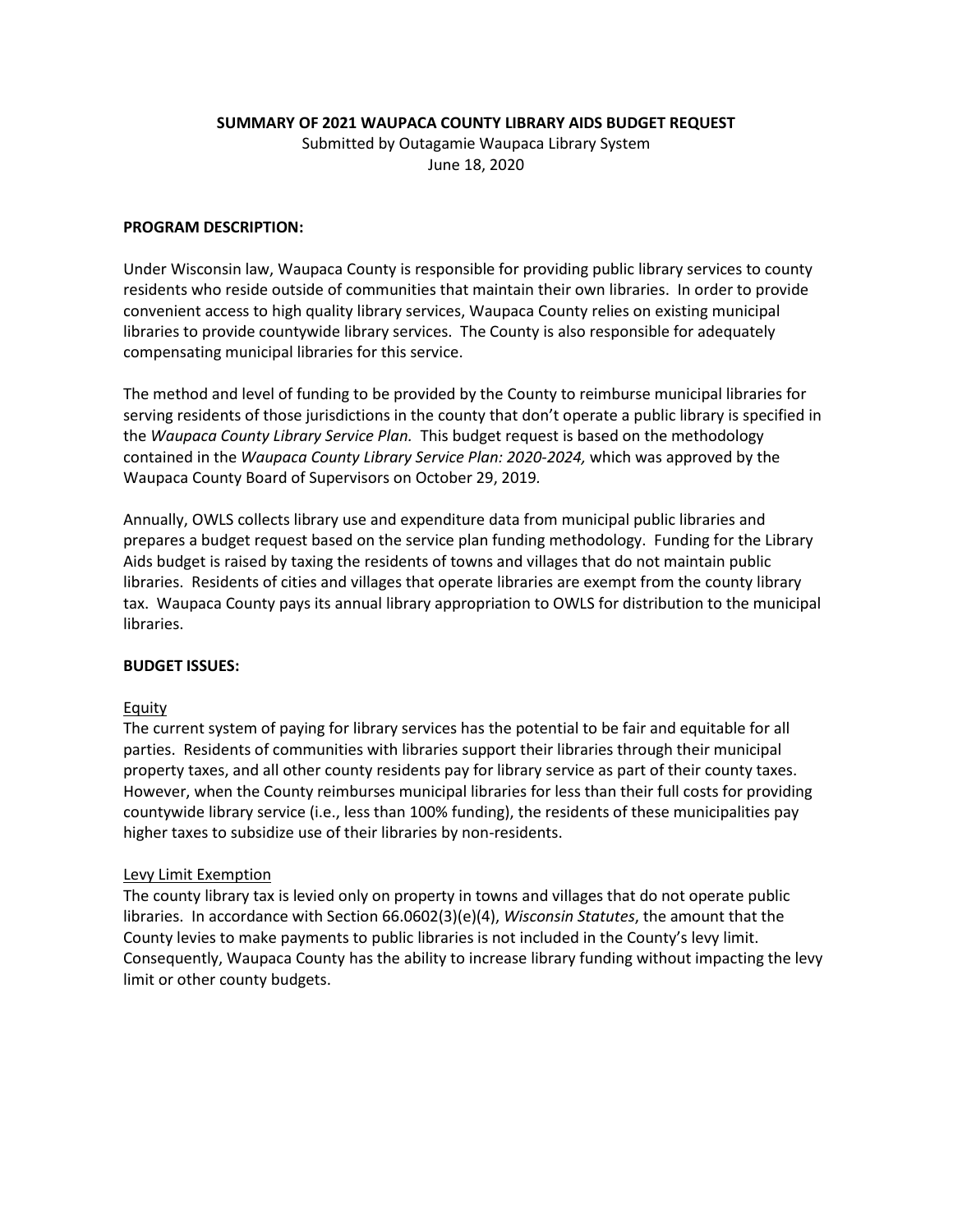# Library Use

Overall circulation of physical and electronic items by municipal libraries in Waupaca County was down in 2019 by 1.3%. However, during the same period the number of physical and electronic items borrowed by residents of towns and villages without libraries decreased by 0.3%.

# Unit Costs

In recent years, library operating costs have grown faster than circulation, increasing the average cost per circulation. In 2019 the combination of an increase in expenditures (3.2%) and a decrease in circulation resulted in an increase in the cost per circulation (4.5%).

# County Share of Library Service Costs

The county achieved the goal of compensating municipal public libraries at 100% of their costs for providing countywide library service first in 2014, and continued through 2020, as the funding level increased from 82% in 2008 to 100% in 2014.

| l Year:                                                        | 2008 | 2009 | 2010 | $\mid$ 2011 | $\sqrt{2012}$ | $\vert$ 2013 | $12014 - 2020$ |
|----------------------------------------------------------------|------|------|------|-------------|---------------|--------------|----------------|
| Funding Level:   82.0%   85.2%   88.1%   91.0%   94.0%   97.0% |      |      |      |             |               |              | 100%           |

A goal of the *County Library Service Plan: 2020-2024* is to continue to compensate municipal public libraries at 100% of their costs for providing service to county residents residing in jurisdictions without local libraries while phasing in the addition of electronic circulation to the formula over five years.

Although the cost per circulation increased in 2019, the county circulation decrease offset some of this, causing a modest increase in Waupaca County's full share of library service costs. Phasing in 20% of the difference between the new formula and the old formula will result in a budget increase of 4.95% or \$52,381.

# Library Service is a Bargain for the County

Contracting with municipalities for library service continues to be a bargain for Waupaca County. It is estimated that the owner of a \$100,000 home paying for library service through county taxes would pay about \$36 in 2020. Even at the 100% funding level, residents living outside of communities with libraries will continue to pay significantly less for the same service than those living in communities with libraries.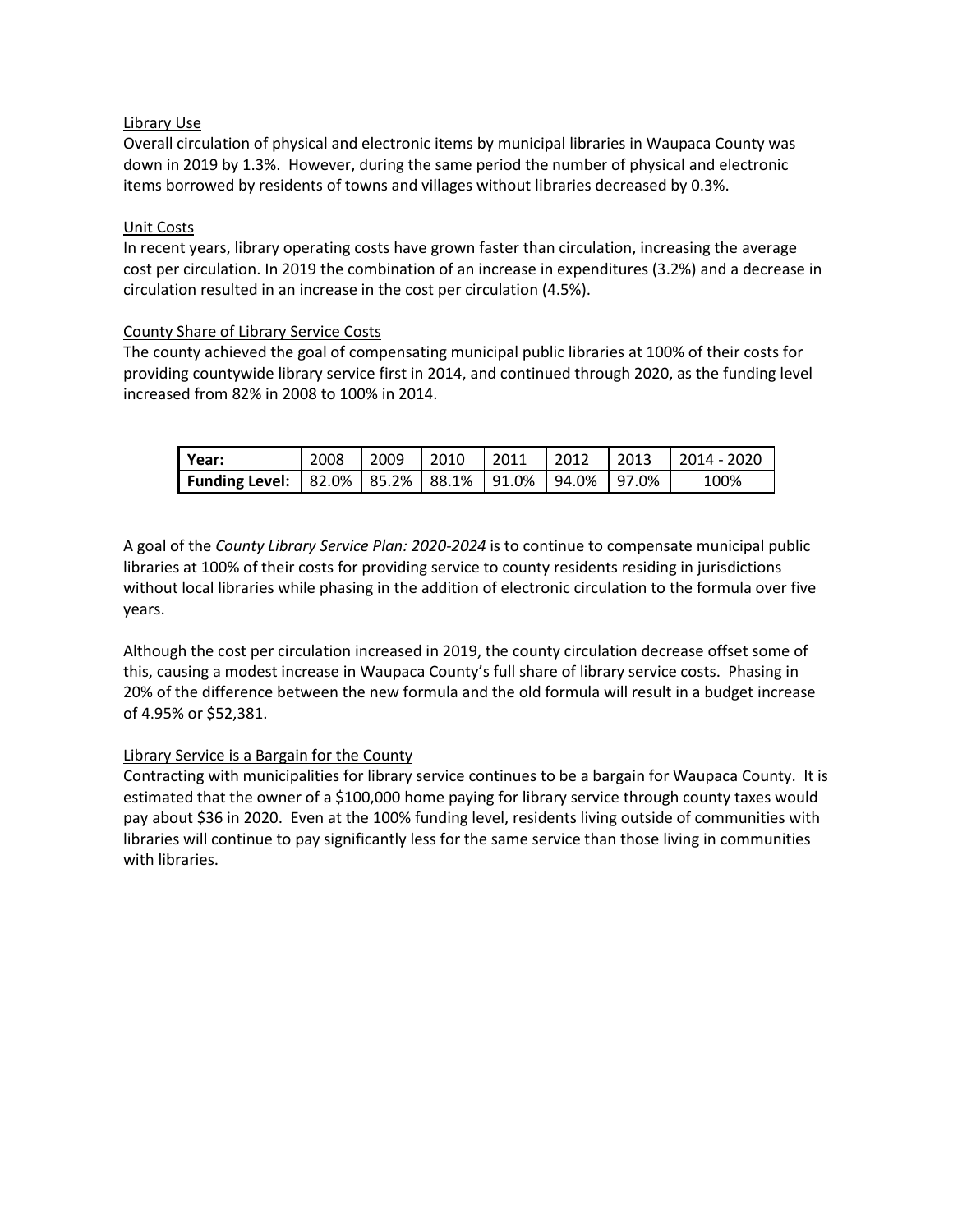# Requested 2021 Library Payments

The following table shows the payments made from the 2020 library aids budget and the proposed 2021 payments:

|                              |                     | <b>REQUESTED</b>    |
|------------------------------|---------------------|---------------------|
| <b>LIBRARY</b>               | <b>2020 PAYMENT</b> | <b>2021 PAYMENT</b> |
| Clintonville                 | \$139,449           | \$135,771           |
| Fremont                      | \$42,881            | \$40,088            |
| Iola                         | \$89,172            | \$114,457           |
| Manawa                       | \$112,954           | \$114,064           |
| Marion                       | \$42,662            | \$46,148            |
| New London                   | \$160,943           | \$169,969           |
| Scandinavia                  | \$29,421            | \$30,251            |
| Waupaca                      | \$369,265           | \$384,496           |
| Weyauwega                    | \$72,801            | \$76,685            |
| <b>Total</b>                 | \$1,059,548         | \$1,111,929         |
| <b>Average Funding Level</b> | 100.0%              | 100.0%              |

# Budget Details

The spreadsheet on the following page contains details of the 2021 library aids budget request.